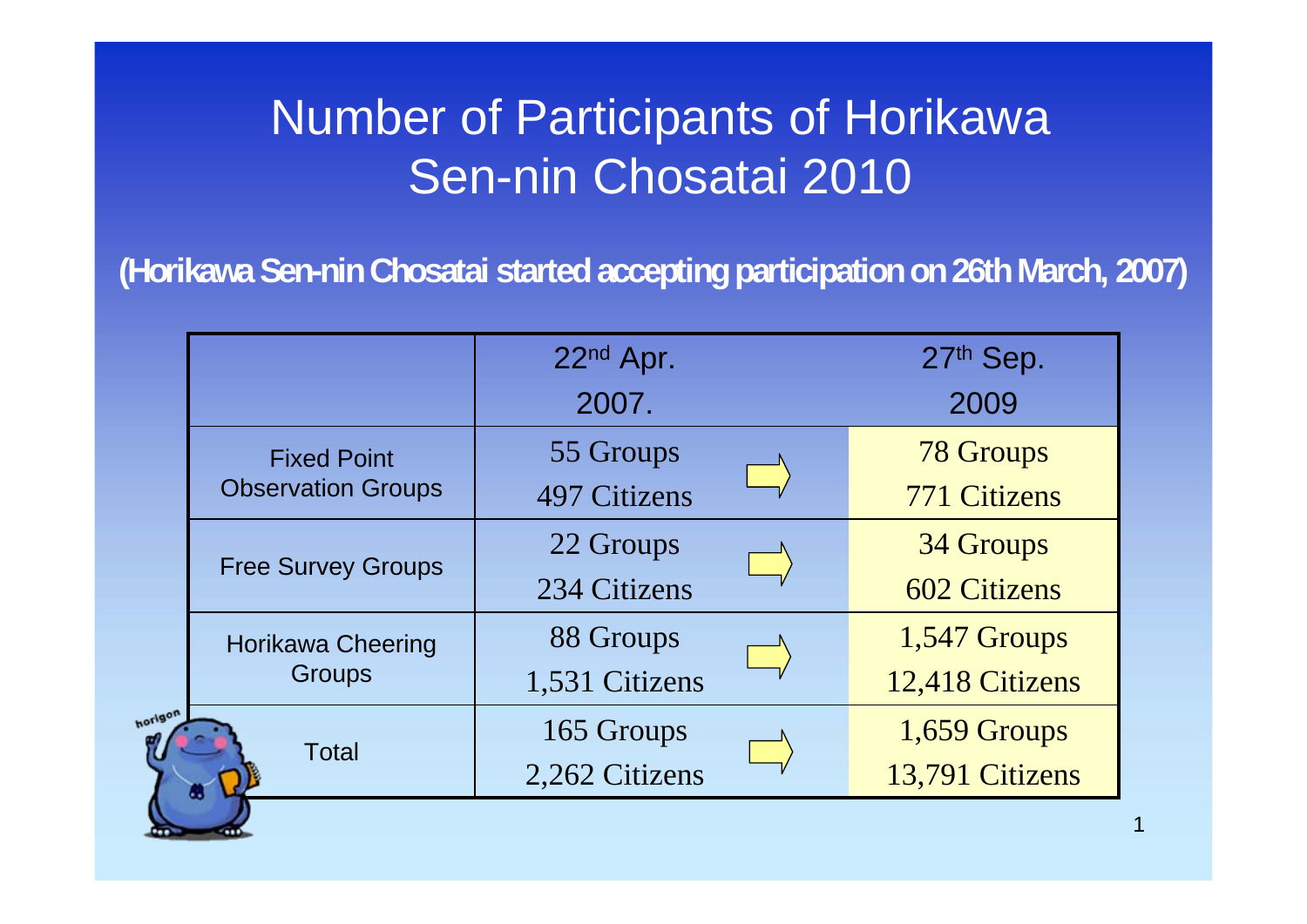## Number of Participants of Horikawa Sen-nin Chosatai 2010